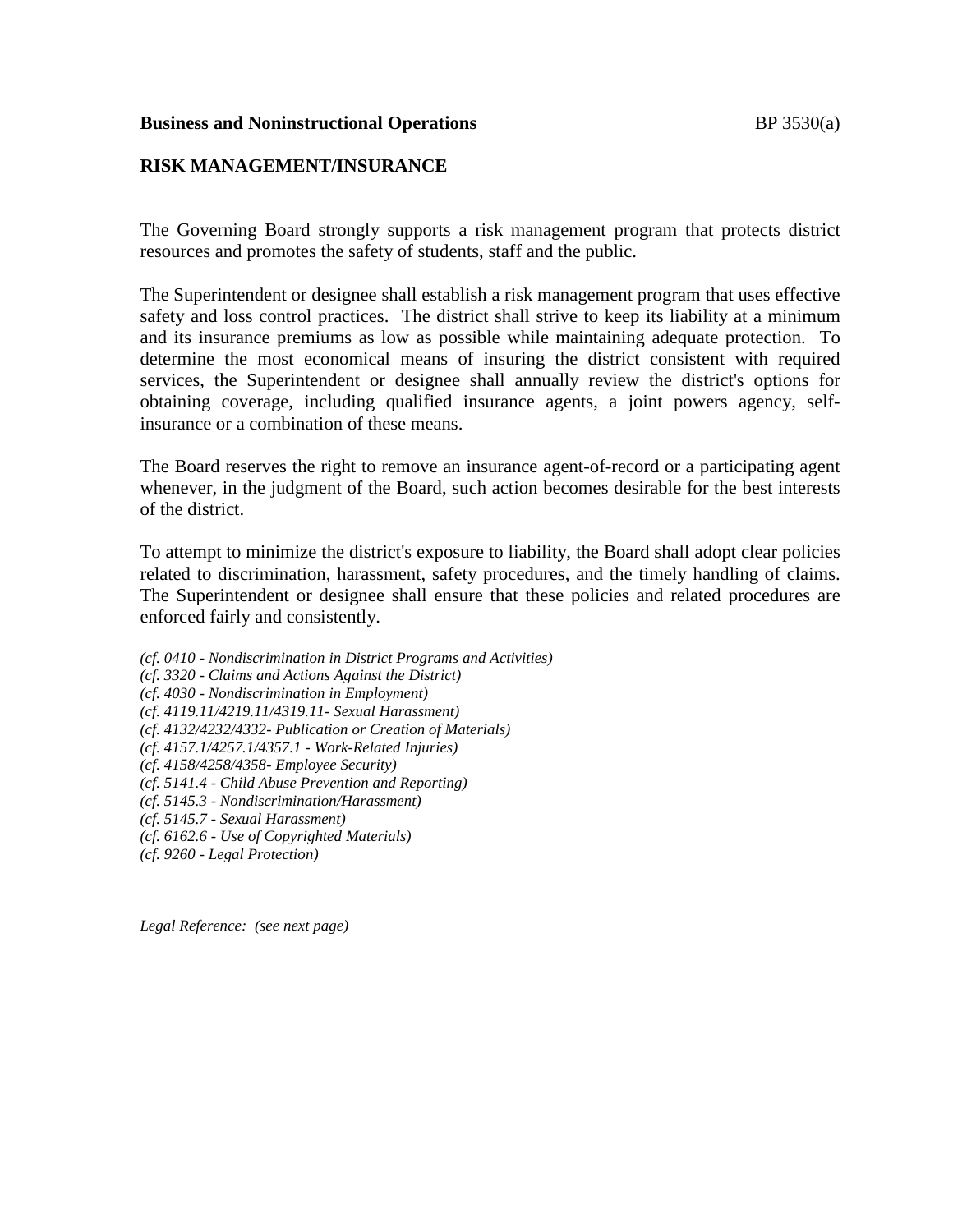## **RISK MANAGEMENT/INSURANCE** (continued)

*Legal Reference:*

*EDUCATION CODE 17029.5 Contract funding; board liability 17565-17592 Board duties re property maintenance and control 32350 Liability on equipment loaned to district 35162 Power to sue, be sued, hold and convey property 35200-35214 Liabilities, especially: 35208 Liability insurance 35211 Driver training civil liability insurance 35213 Reimbursement for loss, destruction or damage of personal property 35214 Liability self-insurance 35331 Medical or hospital service for students on field trip 39837 Transportation of pupils to places of summer employment 41021 Requirement for employees' indemnity bonds 44873 Qualifications for physician (liability coverage) 49470-49474 District medical services and insurance GOVERNMENT CODE 820.9 Board members not vicariously liable for injuries caused by district 989-991.2 Local public entity insurance LABOR CODE 3200-4855 Workers' compensation*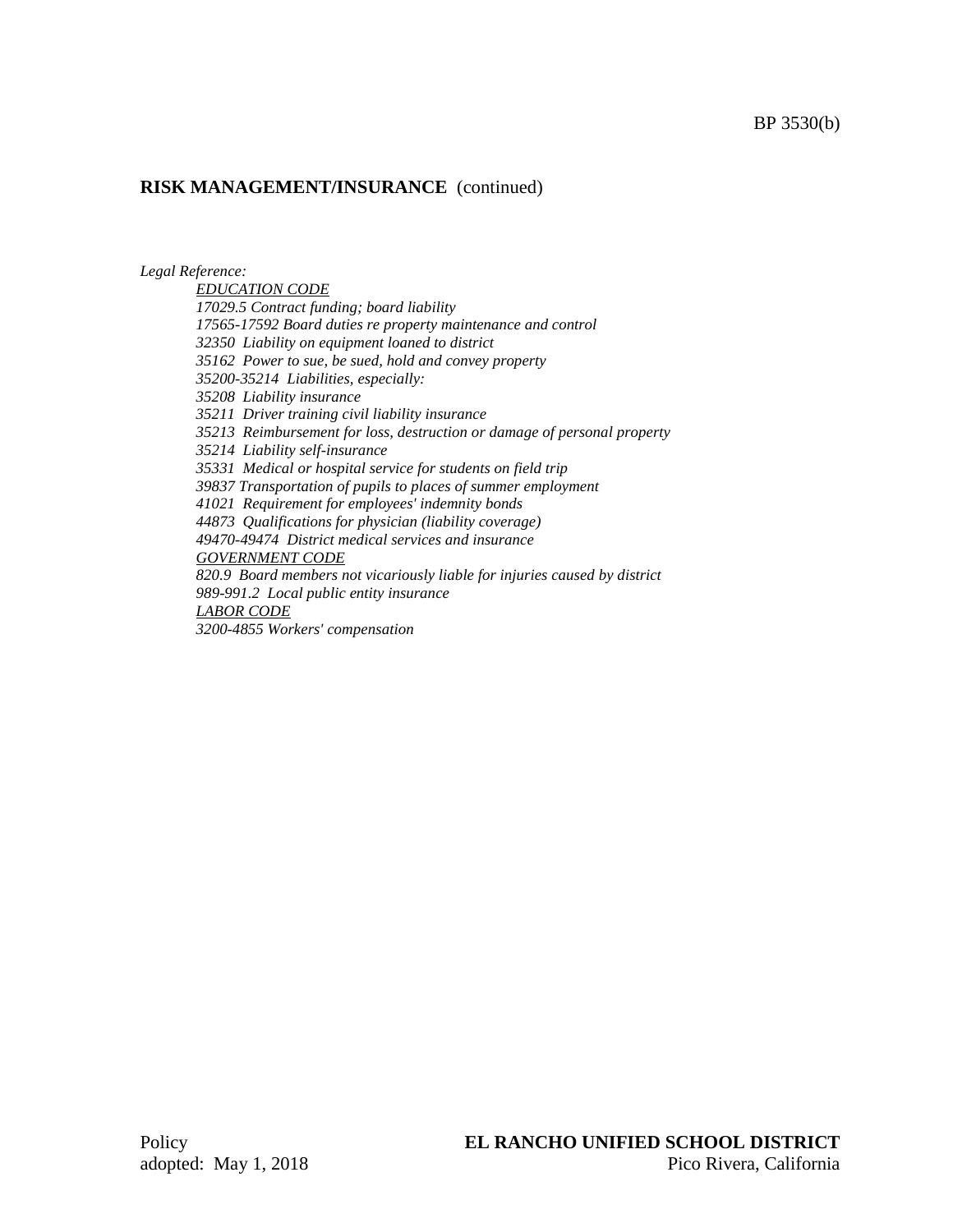### **Business and Noninstructional Operations** AR 3530(a)

## **RISK MANAGEMENT/INSURANCE**

### **Risk Management**

The Superintendent or designee shall take action to:

- 1. Identify the risks inherent in the operation of district programs
- 2. Assess the above risks and keep records of accidents, losses and damage
- 3. Mitigate risks through loss control and safety-related activities
- 4. Determine the extent to which risks should be assumed by the district or covered by the purchase of insurance or pooling with other districts

Employees are expected to take reasonable precautions for the care and safety of the school equipment with which they have been entrusted. Employees may be held responsible for recurring damage or losses that occur due to their negligence or lack of supervision. Responsibilities related to safety and loss control shall be included in employee job descriptions.

- *(cf. 0450 - Comprehensive Safety Plan)*
- *(cf. 1240 - Volunteer Assistance)*
- *(cf. 1330 - Use of School Facilities)*
- *(cf. 3400 - Management of District Assets/Accounts)*
- *(cf. 3430 - Investing)*
- *(cf. 3440 - Inventories)*
- *(cf. 3512 - Equipment)*
- *(cf. 3514 - Environmental Safety)*
- *(cf. 3514.1 - Hazardous Substances)*
- *(cf. 3515.4 - Recovery for Property Loss or Damage)*
- *(cf. 3516 - Emergencies and Disaster Preparedness Plan)*
- *(cf. 3541.1 - Transportation for School-Related Trips)*
- *(cf. 3543 - Transportation Safety and Emergencies)*
- *(cf. 4112.42/4212.42/4312.43 - Drug and Alcohol Testing for School Bus Drivers)*
- *(cf. 4119.42/4219.42/4319.42 - Exposure Control Plan for Bloodborne Pathogens)*
- *(cf. 4157/4257/4357- Employee Safety)*
- *(cf. 4212.5 - Criminal Record Check)*
- *(cf. 5131.1 - Bus Conduct)*
- *(cf. 5131.61 - Drug Testing)*
- *(cf. 5141 - Health Care and Emergencies)*
- *(cf. 5141.22 - Infectious Diseases)*
- *(cf. 5142 - Safety)*
- *(cf. 6145.2 - Athletic Competition)*
- *(cf. 6153 - School-Sponsored Trips)*
- *(cf. 9260 - Legal Protection)*